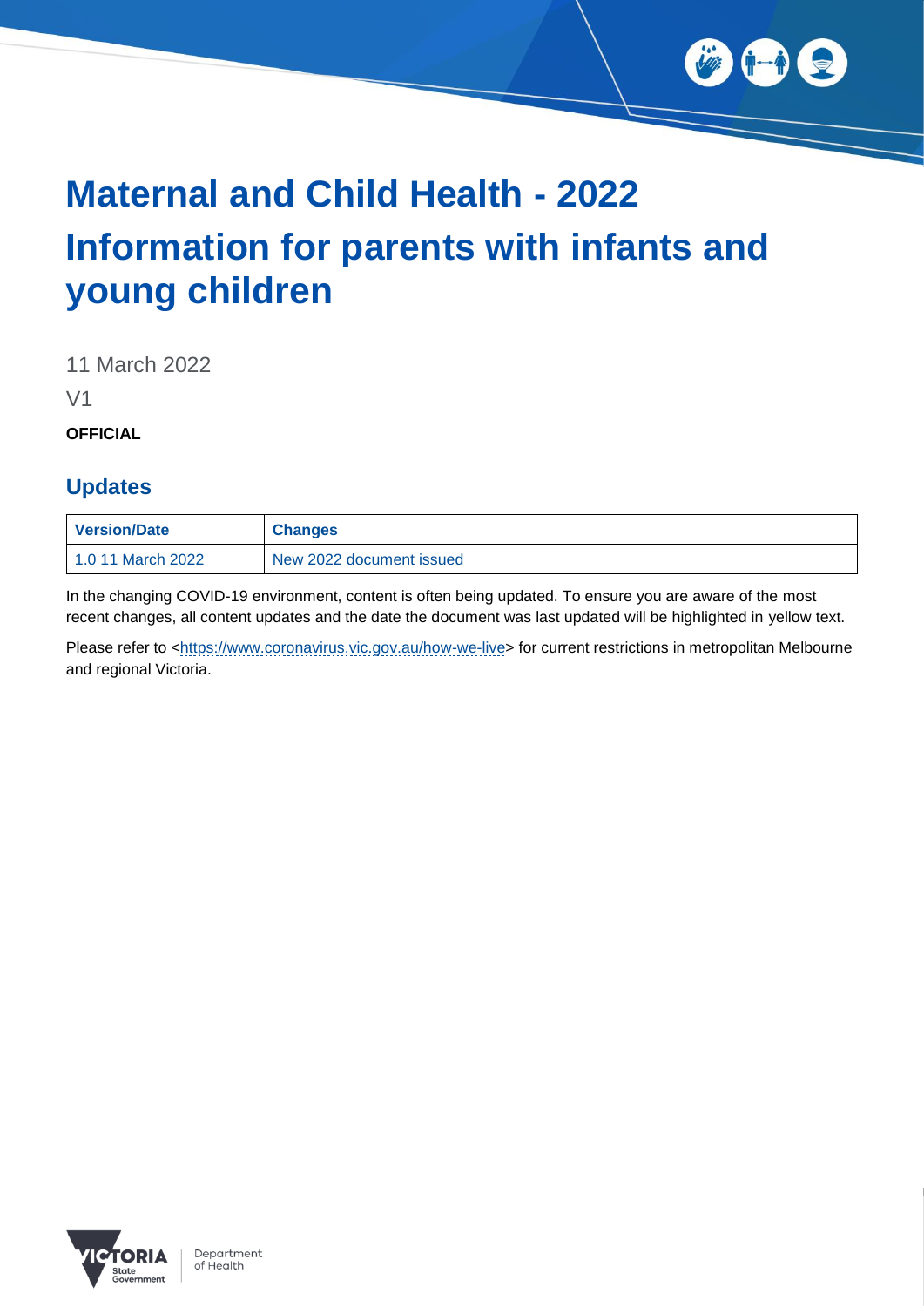## Continuing COVID-19 impacts on Maternal and Child Health service delivery in 2022

The COVID-19 pandemic continues to impact our health services and health workforces in Victoria, including Maternal and Child Health (MCH) services.

At times this may be mean that MCH services do not have the available staffing capacity to deliver the full range of MCH services and consultations.

In line with COVID-19 restrictions and guidance from the Department of Health, some MCH services - due to COVID-19 related workforce shortages - may need to temporarily prioritise their support to children, mothers/caregivers and families, or provide MCH support in different ways.

## **Supporting vulnerable children and families**

At times due to COVID-19 impacts, some Metropolitan and Regional Local Government MCH services may need to temporarily prioritise essential services to the most vulnerable children and families. Based on workforce availability, this may mean that services are temporarily prioritised for:

- Youngest infants, children and families first
- All Aboriginal infants, children and families
- All children and families with additional needs or concerns, including families on the Enhanced Maternal and Child Health Program and those with COVID-19

All vulnerable children and families are still eligible for MCH appointments across Victoria.

Parents or caregivers with significant concerns about missed or delayed MCH appointments should contact their regular MCH service to arrange for their MCH appointment to proceed.

## **Alternative supports**

Some parents or families may have concerns about missing their next appointment because of changed MCH service delivery arrangements.

Families are encouraged to access alternative supports including:

- Contacting their regular MCH service if they have significant concerns and need their MCH service to proceed
- Call the [Maternal and Child Health Line](https://www.betterhealth.vic.gov.au/health/serviceprofiles/maternal-and-child-health-line-service) on **13 22 29**. The Line is staffed 24 hours, 7 days a week by qualified MCH Nurses and provides confidential support and advice about the care and health of your child (from birth to school age)
- Contacting their regular General Practitioner or other regular health professional
- Visiting a [SuperCare pharmacy](https://www.betterhealth.vic.gov.au/health/servicesandsupport/victorian-supercare-pharmacies) which provides 24-hour, 7-day-a-week access to healthcare advice and pharmacy services, including a free, on-site nursing service from 6-10pm each night
- Contacting an Optometrist for vision testing

The Victorian Government is providing additional funding to Victorian MCH services so that families who need it can receive missed or delayed MCH appointments. It is anticipated that options for catch up MCH appointments will be made available by Victorian MCH services, commencing in the middle of 2022.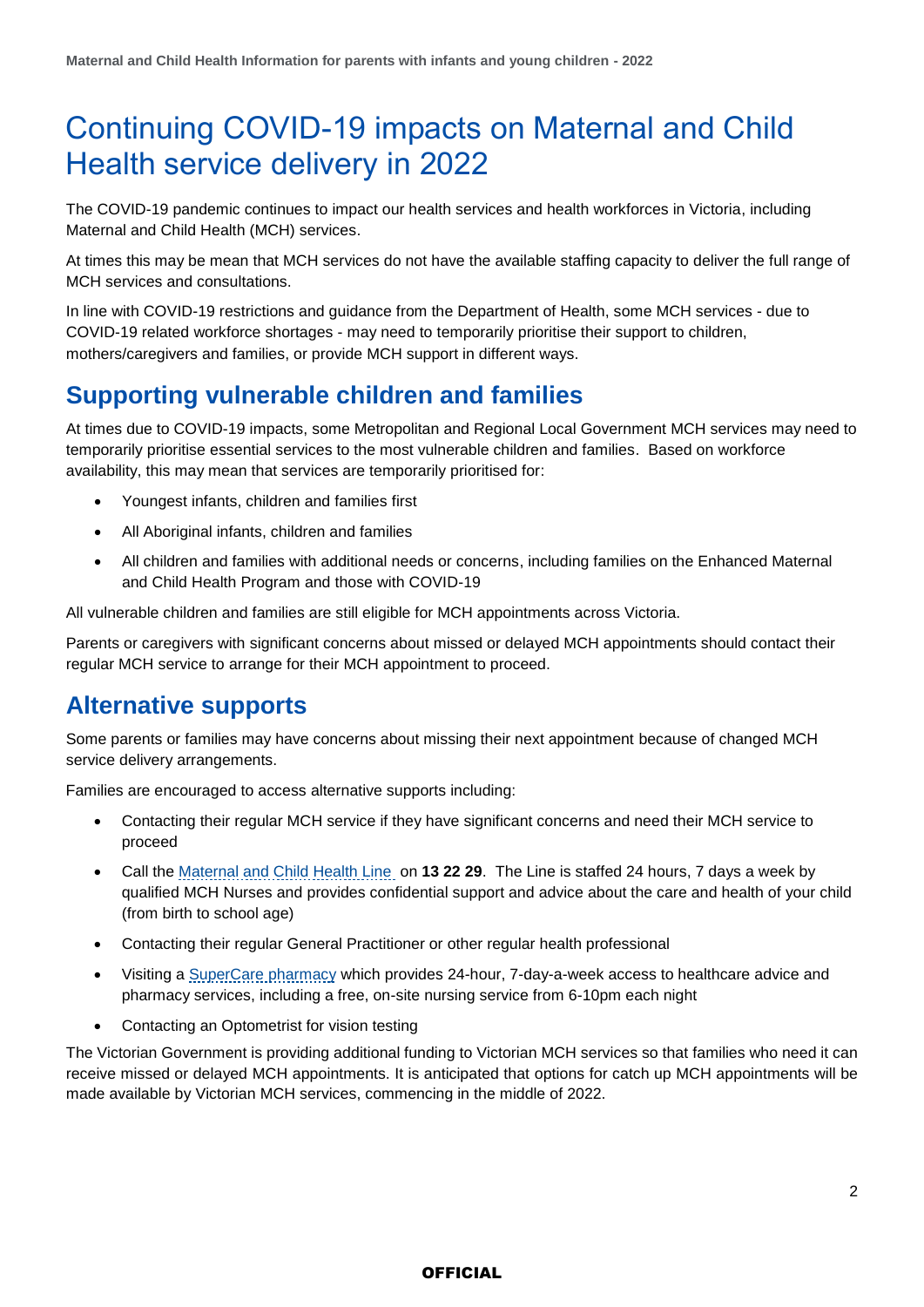## **Delivering MCH services in different ways**

Due to the ongoing impacts of COVID-19, MCH services may provide services to some families through alternative modes of delivery including telephone or online consultations and short face-to-face consultations.

Please contact your local MCH service for information on change of service delivery and remember the 24-hour **Maternal and Child Health Line** is always available on **13 22 29**.

## **MCH services and group work**

MCH services and groups are part of essential health service delivery for all parents, children and families to access regardless of their vaccination status.

Parents and caregivers attending first time parents or other MCH groups should be reassured that appropriate screening and safety measures are in place to support the safe inclusion of all parents.

At times some MCH groups may be delivered and offered on-line.

### **COVID-19 impacts for face-to-face MCH consultations**

Prior to attending **any** face-to-face consultation, MCH services will ask questions to assess if you are at risk of COVID-19, have tested positive to COVID-19, or if you are a household or household-like contact of someone who tested positive for COVID-19.

Individuals or families that are assessed at risk of COVID-19, have tested positive to COVID-19, or are a household or household-like contact of someone who tested positive for COVID-19, will be offered tele and web-based options to deliver services in the first instance.

For individuals or families assessed at risk of COVID-19, face to face MCH consultations will be limited to **only** essential family members, for example only the mother/primary carer and infant/child.

### **Face masks and MCH consultations**

In line with advice from the Chief Health Officer, during face-to-face consultations MCH nurses may be required to wear personal protective equipment (including face masks and eye protection) to limit the risk of transmission of COVID-19.

You may also be asked to wear a face mask during your face-to-face MCH consultation whether that is at a MCH centre or in your own home if a MCH nurse is visiting.

**Children under two years should never wear a face mask due to choking and strangulation risks.**

## COVID-19 vaccinations - [Can I have a COVID-19](https://www.ncirs.org.au/covid-19/covid-19-vaccines-frequently-asked-questions)  [vaccine if I am pregnant, breastfeeding or planning](https://www.ncirs.org.au/covid-19/covid-19-vaccines-frequently-asked-questions)  [pregnancy?](https://www.ncirs.org.au/covid-19/covid-19-vaccines-frequently-asked-questions)

Yes, the Pfizer and Moderna vaccines are now routinely recommended for women who are pregnant, breastfeeding or planning pregnancy. Pregnant and breastfeeding women are now a priority population for vaccination. This is a joint recommendation from the [Australian Immunisation Technical Advisory Group and the](https://www.health.gov.au/news/joint-statement-between-ranzcog-and-atagi-about-covid-19-vaccination-for-pregnant-women#:~:text=RANZCOG%20and%20ATAGI%20recommend%20that,at%20any%20stage%20of%20pregnancy.&text=Women%20who%20are%20trying%20to,avoid%20becoming%20pregnant%20after%20vaccination)  [Royal Australian and New Zealand College of Obstetricians and Gynaecologists.](https://www.health.gov.au/news/joint-statement-between-ranzcog-and-atagi-about-covid-19-vaccination-for-pregnant-women#:~:text=RANZCOG%20and%20ATAGI%20recommend%20that,at%20any%20stage%20of%20pregnancy.&text=Women%20who%20are%20trying%20to,avoid%20becoming%20pregnant%20after%20vaccination)

Research shows Pfizer and Moderna are safe for pregnant and breastfeeding women and they can receive the vaccine at any stage of pregnancy. Please refer to [https://www.health.gov.au/resources/publications/pregnancy](https://www.health.gov.au/resources/publications/pregnancy-breastfeeding-and-covid-19-vaccines-english)[breastfeeding-and-covid-19-vaccines-english](https://www.health.gov.au/resources/publications/pregnancy-breastfeeding-and-covid-19-vaccines-english) for further information.

#### **OFFICIAL**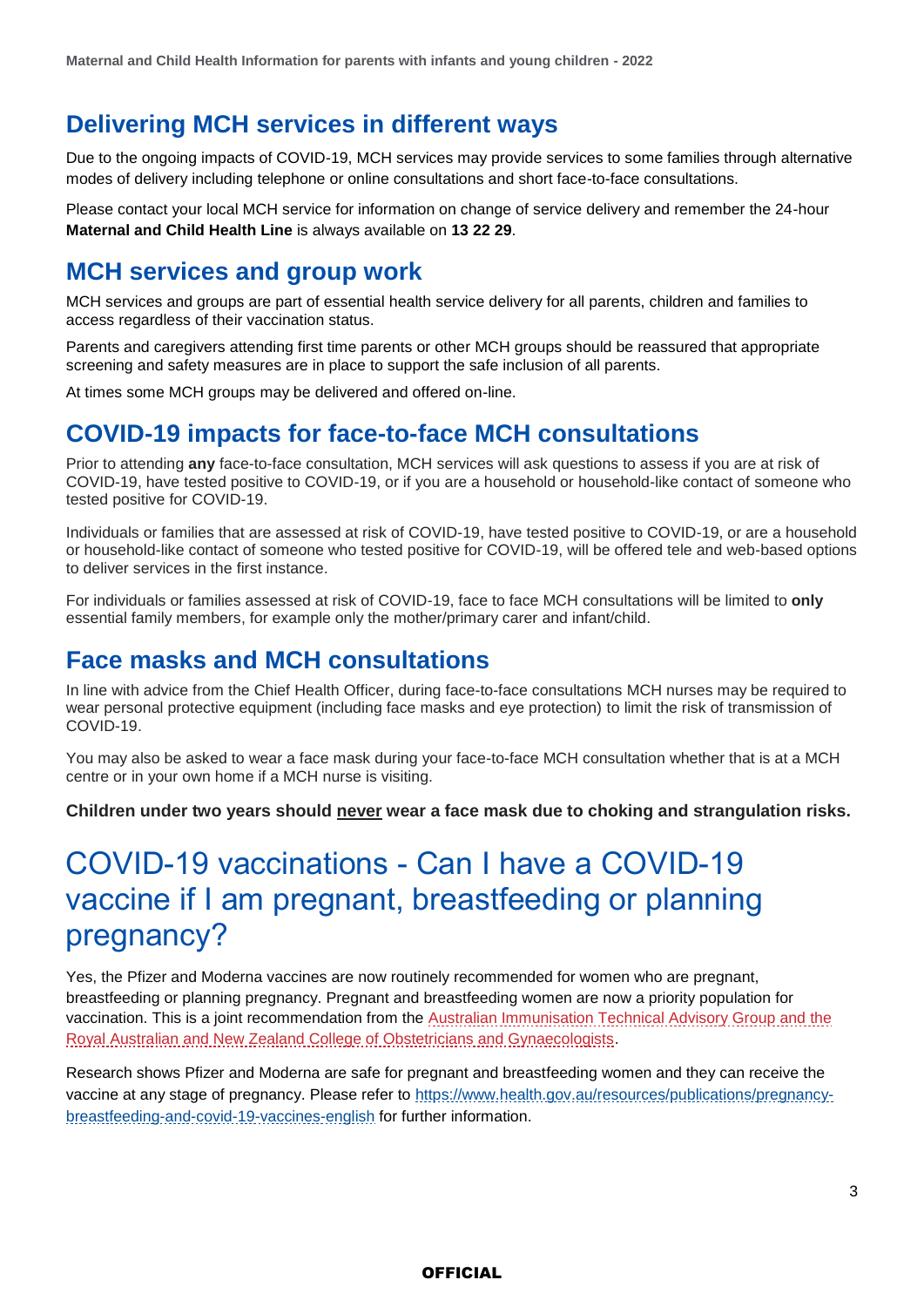## Babies and children

We understand that many parents may be feeling anxious or concerned about their children's health and wellbeing during the COVID-19 pandemic. As usual, parents should take care with babies because of their developing immune systems. As far as we know about COVID-19, parents should be reassured that most young children and infants don't become seriously sick if they get infected.

## **Make sure childhood vaccinations are up to date**

Routine vaccination is the safest and most effective way to protect babies and children from illness.

Keep your child's vaccinations up to date to minimise the chance they'll need medical attention while the health system is dealing with the COVID-19 pandemic.

## **Maintain good hygiene for you and your baby**

The best thing you can do is to maintain good hygiene for yourself and your family by doing the following:

- cover your coughs and sneezes with your elbow or a tissue
- dispose of tissues properly
- wash your hands often with soap and water, including before and after eating and after going to the toilet
- use alcohol-based hand sanitisers and putting them safely away from young children
- clean and disinfect surfaces
- if you are sick, avoiding contact with others
- clean and sanitise frequently used objects such as mobiles, keys and wallets

Because babies put their hands in their mouths, frequently washing their face and hands, and cleaning surfaces and objects they might touch will help protect them from any infection.

## Feeding your baby

## **Should I continue with breastfeeding?**

You might be wondering if you should continue to breastfeed, especially if you are unwell.

Breast milk contains many ingredients to help prevent and fight infection. It is recommended babies be fed only breast milk until they are six months old and continue breastfeeding with other foods into their second year of life.

The latest advice from the [Australian Breastfeeding Association](http://www.breastfeeding.asn.au/bfinfo/covid-19) is to **keep breastfeeding, even if you are unwell** 

[<www.breastfeeding.asn.au/bfinfo/covid-19>](file:///C:/Users/vicqx96/Downloads/www.breastfeeding.asn.au/bfinfo/covid-19).

If your baby is under six months and breastfeeding, offering them only breast milk protects them from a range of infections and reduces their need for medical treatment or hospitalisation.

If your baby is breastfeeding and using formula, think about replacing formula feeds with breastfeeds. Talk to your MCH nurse, general practitioner (GP) or paediatrician for advice.



### **COVID-19 and breastfeeding.**

**Breastmilk provides** protection against many illnesses. **Keep breastfeeding** even if you are sick.

If you need help with breastfeeding, or want to restart, call 1800 686 268



4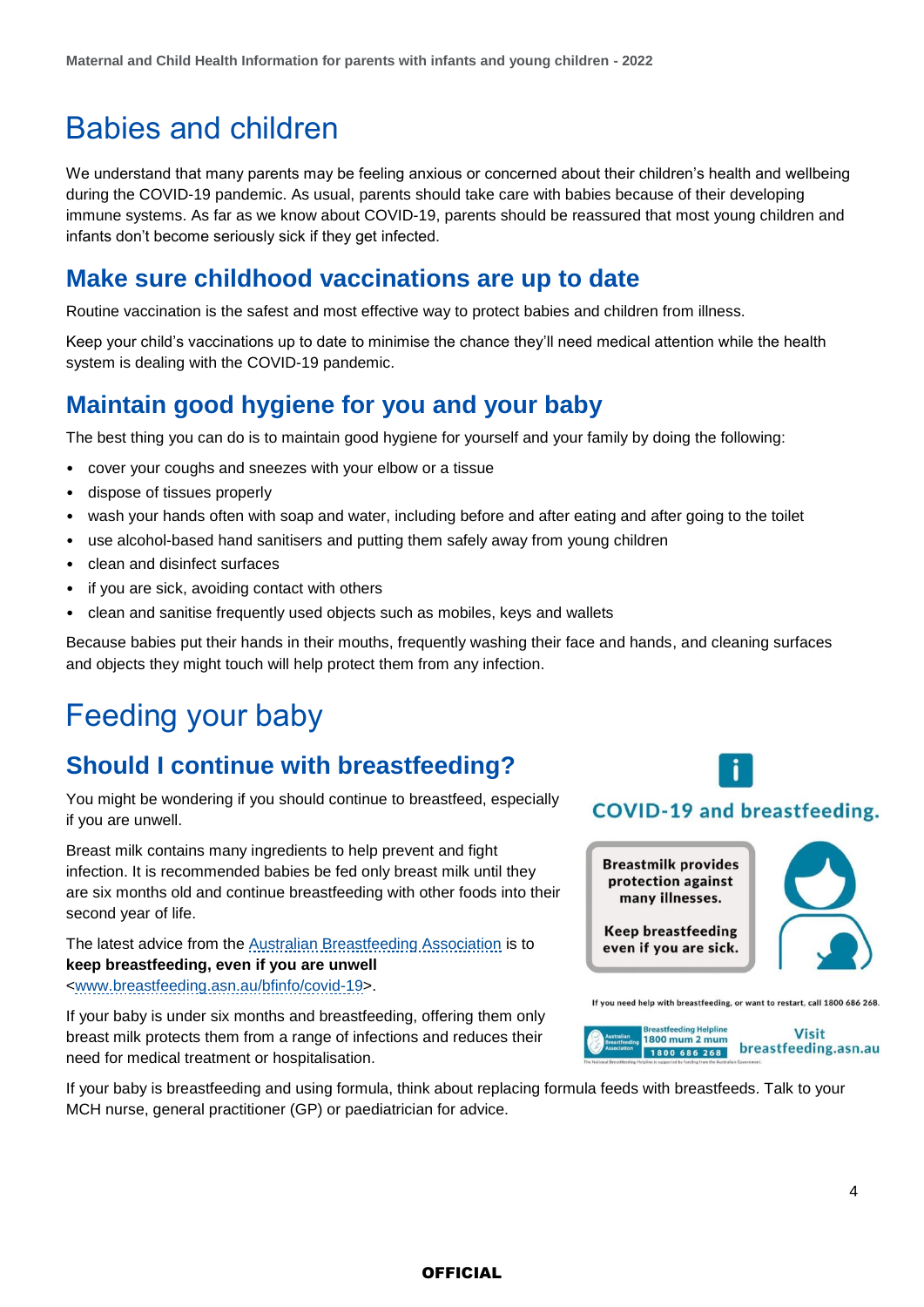If you have stopped breastfeeding altogether it is possible to start breastfeeding again if you want to. Call the national Breastfeeding Helpline on **1800 686 268** for help.

## **What if I'm using formula?**

It is easy to accidentally introduce germs into bottles when preparing infant formula.

Be extra careful about preparing bottles. This means always washing your hands thoroughly with soap, washing bottles thoroughly, sterilising them after every use, and making up formula with boiled water cooled to lukewarm or room temperature. Refer to [Infant formula](https://raisingchildren.net.au/newborns/breastfeeding-bottle-feeding/bottle-feeding/formula-making-storing-transporting) [<https://raisingchildren.net.au/newborns/breastfeeding-bottle](https://raisingchildren.net.au/newborns/breastfeeding-bottle-feeding/bottle-feeding/formula-making-storing-transporting)[feeding/bottle-feeding/formula-making-storing-transporting>](https://raisingchildren.net.au/newborns/breastfeeding-bottle-feeding/bottle-feeding/formula-making-storing-transporting) for instructions on formula making.

Remember before feeding your baby, test the temperature of the formula by placing a few drops on the inside of your wrist. It should feel warm, not hot.

## **How can I access formula?**

You can access formula through supermarkets, pharmacies, online stores or contacting formula companies directly.

If you are unable to access formula please contact your MCH service or the MCH Line on **13 22 29** for further advice.

If you are having difficulty accessing your regular brand of infant formula and buy another brand ensure that you read the preparation instructions carefully as dosages can vary between brands.

In Australia, commercial infant formula or baby formula is the only safe alternative to breastmilk for infants for the first 12 months. Every infant formula you can buy in Australia meets strict Australian standards.

The following milks should **not** be the main milk source for babies under 12 months of age:

- normal cow's milk
- skim evaporated, powdered or sweetened condensed milk
- dairy alternatives like soy, rice, almond or coconut milk.

Homemade infant formula or diluted milks (of any of the above) are not a safe alternative to breastmilk or commercial infant formula for babies under 12 months.

The use of 'follow-on formula' for infants aged 6–12 months is not considered necessary and no studies have shown advantages over using 'infant formula 0–6 months'.

The use of formula for infants at risk of allergy, or with cow's milk allergy, needs to be on the advice of MCH nurse, GP or paediatrician.

## **What happens if someone in the family gets COVID-19?**

Mothers are more at risk of becoming sick from COVID-19 than their infants. If you are breastfeeding and you contract COVID-19 it is **recommended you continue breastfeeding** as the virus **has not been found in breastmilk**.

Wearing a mask when you are with your infant (including during feeding), washing hands before and after contact with your infant, and cleaning and disinfecting surfaces and any feeding equipment **will help** prevent your infant catching the virus from you.

Mothers, if you are hospitalised or separated from your infant, you can express breastmilk for them.

Family members who need to isolate must stay at home and not attend public places, work, school, childcare or university.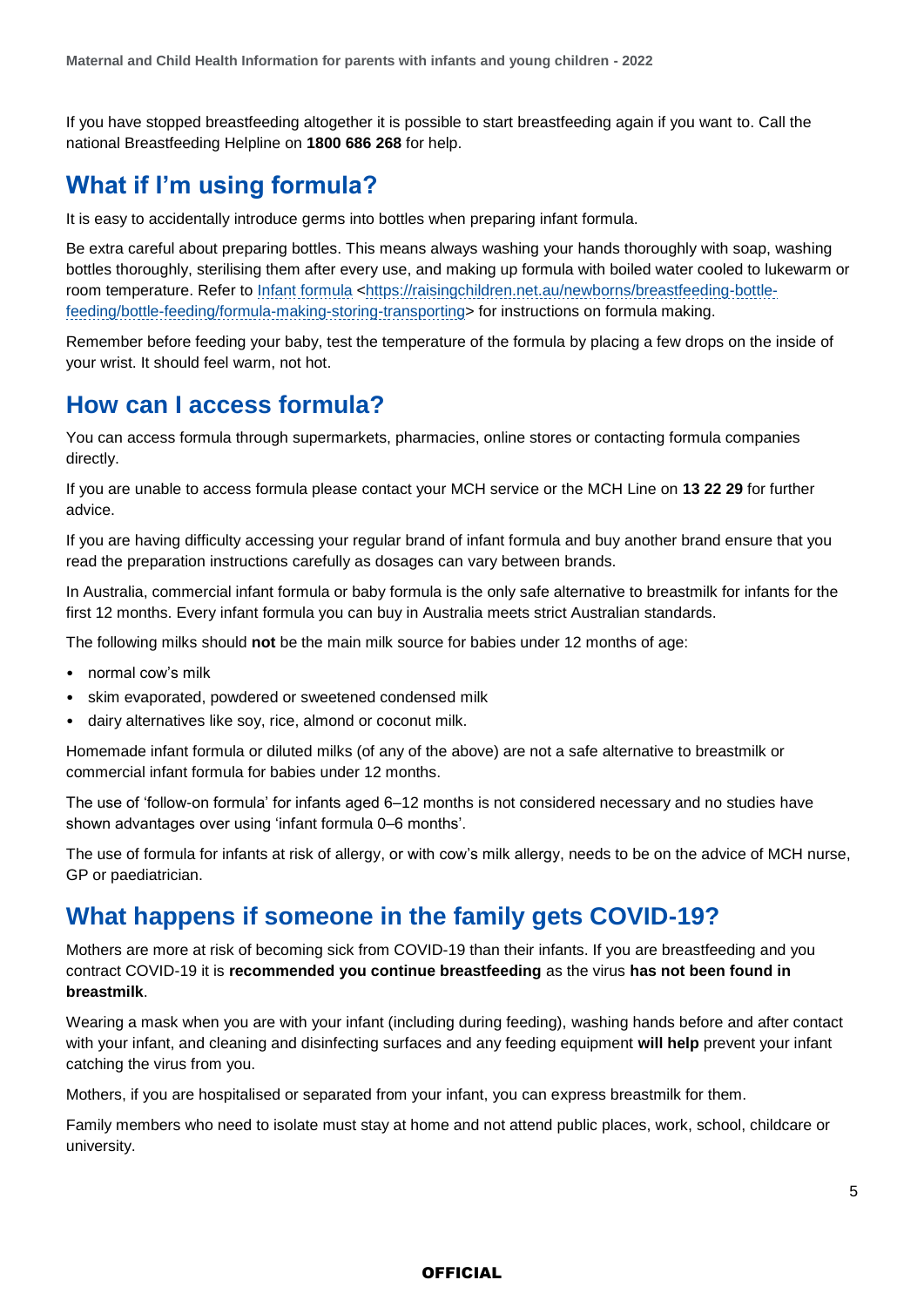For more information visit [<Your COVID Checklist | Coronavirus Victoria -](file:///E:/DHHS%20Back%20Up%20from%20Desk%20top/Desktop%20File/COVID-19/Factsheets%20and%20FAQs/2022/January%202022/Your%20COVID%20Checklist%20|%20Coronavirus%20Victoria) What to do if you test positive to COVID-[19 or if you've been told you are a contact](file:///E:/DHHS%20Back%20Up%20from%20Desk%20top/Desktop%20File/COVID-19/Factsheets%20and%20FAQs/2022/January%202022/Your%20COVID%20Checklist%20|%20Coronavirus%20Victoria) > on the Department of Health website.

## Other supports available for parents and carers

Talk to your local MCH services to find out more about what supports are available in your local area.

You can get more support or advice from:

• **Maternal Child Health Line - 13 22 29**

<https://www.betterhealth.vic.gov.au/health/serviceprofiles/maternal-and-child-health-line-service>

A free and confidential service available to parents and families with children ranging from birth to starting school age. The MCH line is staffed by qualified MCH nurses. You can call 24 hours a day, 7 days a week to get information, support and guidance on a range of issues like child health, nutrition, breastfeeding, maternal and family health and parenting.

• **Raising Children Network** <https://raisingchildren.net.au/>

Provides parenting videos, articles and apps backed by Australian experts. They also have information for parents and carers about COVID-19 <https://raisingchildren.net.au/guides/coronavirus-covid-19-guide>

• **Nurse on Call** - **1300 606 024**

<https://www2.health.vic.gov.au/primary-and-community-health/primary-care/nurse-on-call> Get expert health advice from a registered nurse, 24 hours a day, 7 days a week.

• **Parentline** - **13 22 89**

<https://www.education.vic.gov.au/parents/services-for-parents/Pages/parentline.aspx>

A free and confidential telephone counselling service available to Victorian parents and carers of children aged from birth to 18 years old. Parentline is staffed by social workers and psychologists and is available from 8am to midnight, 7 days a week. The service offers information on a variety of parenting issues and can help parents to develop strategies for positive parenting and personal coping.

• **Breastfeeding helpline - 1800 686 268 (1800 mum2mum)**

<https://www.breastfeeding.asn.au/breastfeeding-helpline>

The Australian Breastfeeding Foundation's national breastfeeding helpline.

• **Care Ring - 13 61 69** 

#### <https://www.unitingkildonan.org.au/programs-and-services/financial-support/carering/>

A Victorian service staffed by volunteers trained to respond to concerns and emergencies, including domestic violence, family matters, child abuse, depression and anxiety, loneliness, unemployment, grief, homelessness, money worries, drug and alcohol problems, and suicide.

• **Council of Single Mothers and their Children Support Line** - **(03) 9654 0622** or **1300 552 511** outside Melbourne

#### [https://www.csmc.org.au](https://www.csmc.org.au/)

A support service staffed by professional single mothers with lived experience who can provide advice and info on Government benefits, dealing with Centrelink, Family Court and Child Support Agency, parenting solo, housing, family violence, managing money, and work and study. Interpreting services available for women of non-English-speaking background.

• **Lifeline - 13 11 14** 

#### <https://www.lifeline.org.au/>

A 24-hour confidential crisis support service responding to a range of concerns including anxiety, depression, abuse, suicidal thoughts and stress.

• **Women's Information & Referral Exchange (WIRE)** - **1300 134 130** or live chat